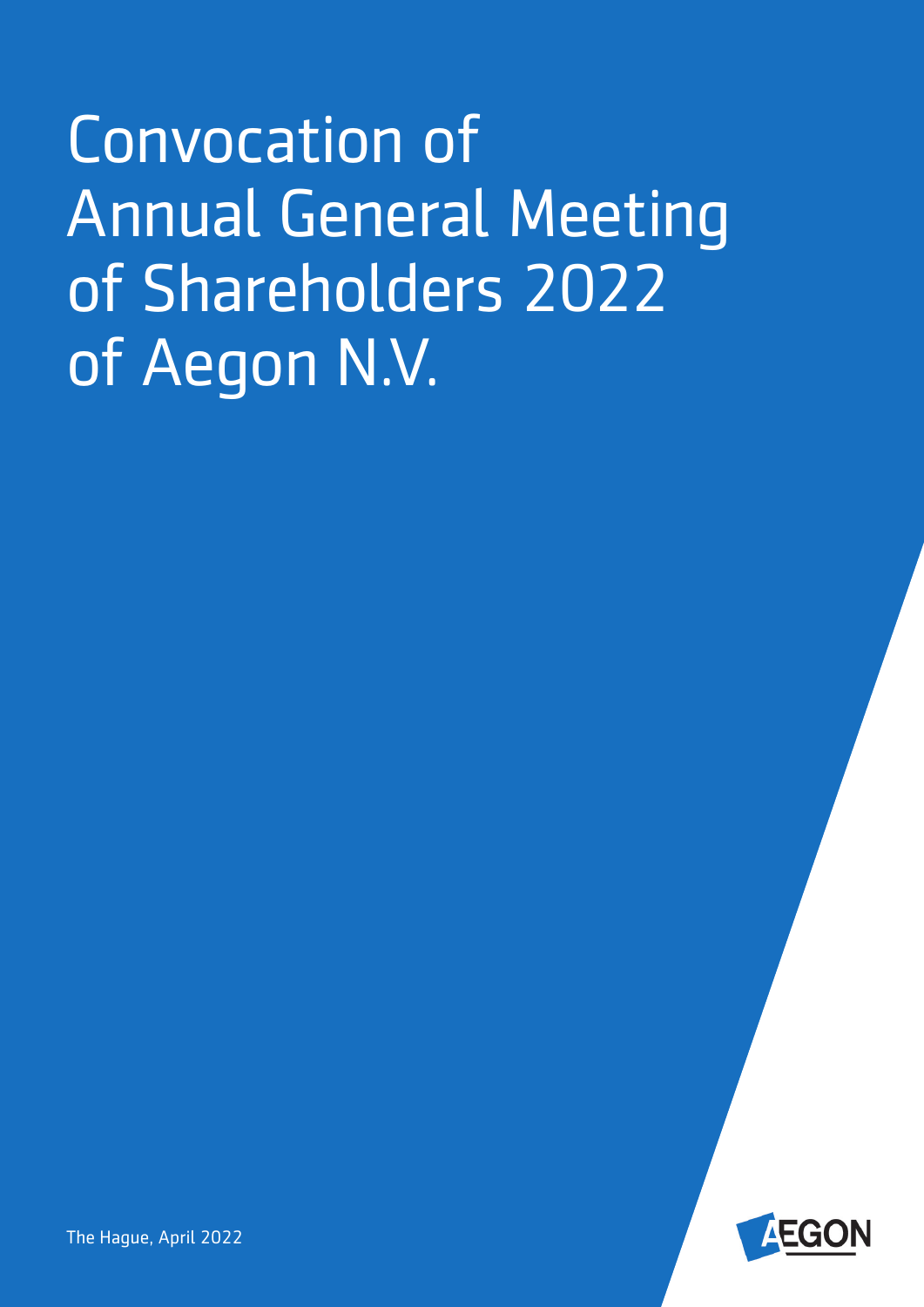Shareholders are invited to attend the Annual General Meeting of Shareholders (the "AGM") of Aegon N.V. (the "Company") on Tuesday, May 31, 2022 at 2:00 p.m. at Aegon's head office, Aegonplein 50, 2591 TV The Hague, the Netherlands. A live-stream of the AGM will be available at [www.aegon.com.](http://www.aegon.com)

The Company wishes to hold the AGM in a hybrid manner. This means that with respect to attending the AGM, shareholders have the choice to attend the AGM in person or virtually. In addition thereto, shareholders also have the option to vote without attending the AGM. The terms of the Company's Policy regarding the Hybrid Meeting of Shareholders will be applicable to the AGM.

The agenda with explanatory notes, the Hybrid AGM Manual and FAQ, as well as the Company's Policy regarding the Hybrid Meeting of Shareholders are available on Aegon's corporate website ([www.aegon.com/AGM\)](http://www.aegon.com/AGM) as of Tuesday, April 19, 2022.

# COVID-19

Between the time of convocation of the AGM and the AGM, it remains possible that the Dutch Government imposes various Covid-19 related restrictions with respect to gatherings of persons ("Covid-19 Restrictions"). The Company will comply with the Covid-19 Restrictions that are applicable on the date of the AGM. Alternatively, the Executive Board of Aegon N.V. may, at its own discretion and in line with the provisions of the Temporary Act COVID-19 Justice and Safety (the "Emergency-Act"), resolve that the AGM will only be accessible for shareholders by electronic means. Such changes will be communicated to the shareholders on Aegon's corporate website.

If compliance with the Covid-19 Restrictions implies that there is only room for a limited number of participants to attend the meeting in person, shareholders who have registered their intention to participate in the AGM in person, and who have completed their registration directly prior to the meeting, will be granted access to the premises on a "first come, first serve basis".

# Record Date

Recognized as persons entitled to take part in the AGM are those who hold shares of Aegon N.V. on the Record Date, Tuesday, May 3, 2022, following the processing of all additions and withdrawals as at the Record Date. This applies by analogy to pledgees and usufructuaries of shares holding the right to attend General Meetings of Shareholders of Aegon N.V.. At the AGM, no shareholder rights can be exercised by the holder of shares acquired after May 3, 2022.

# Mandatory registration of intention to participate in the AGM

Shareholders holding their shares in a securities account under the Dutch giro system who wish to participate in the virtual AGM are required to register by notifying their intended participation to ABN AMRO Bank N.V., Amsterdam, the Netherlands ("ABN AMRO"), which is possible from Wednesday, May 4, 2022, until Tuesday, May 24, 2022, at the latest. This registration can be made through the ABN AMRO website ([abnamro.com/evoting\)](https://abnamro.com/evoting) or through the shareholder's bank or stockbroker (intermediary) within the meaning of the Dutch Securities Transactions Act ("Wet Giraal Effectenverkeer") by submitting a statement from the shareholder's intermediary regarding one's ownership of shares on the Record Date as stated above. Upon registration via ABN AMRO, shareholders will be requested to choose whether they attend the meeting in person, virtually, or, alternatively, grant a proxy to vote without attending the meeting as referred to below.

Shareholders registered in the Company's register of shareholders will receive a letter containing information on how to notify their participation. Shareholders with vested Aegon shares from incentive plans will receive an email containing information on how to notify their participation. Holders of New York Registry Shares will receive a proxy solicitation notice.

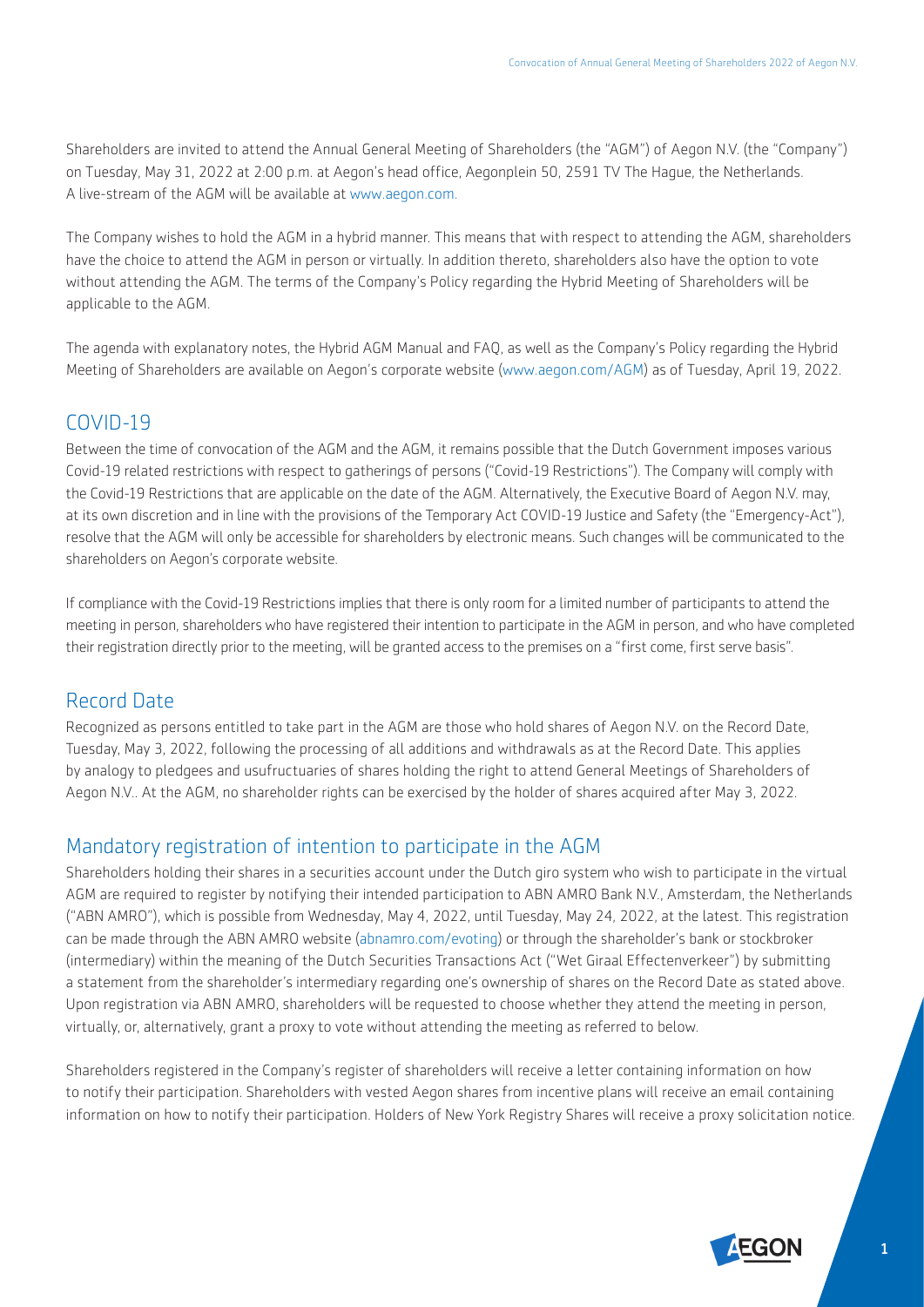# Voting without attending the AGM in person or virtually

Shareholders that have registered with ABN AMRO as outlined above have two manners to vote without attending the meeting:

- Shareholders can vote through the e-voting system of ABN AMRO which entails a voting instruction to a (deputy) civil law notary of Allen & Overy LLP [\(www.abnamro.com/evoting\)](https://corporatebroking.abnamro.com/shareholder). The deadline for voting through the e-voting system of ABN AMRO is May 24, 2022, 11.59 p.m. CET.
- Shareholders may grant a written proxy (with or without a voting instruction) to the Company Secretary as their representative by using the power of attorney. Such a proxy must have been received by the Company Secretary [\(bieke.debruyne@aegon.com\)](mailto:Bieke.Debruyne@aegon.com) before May 24, 2022, 6 p.m. CET.

Shareholders with vested Aegon shares from incentive plans will receive a separate email containing a link enabling them to vote by means of an electronic voting instruction through ABN AMRO's dedicated e-voting system which entails a voting instruction to a (deputy) civil law notary of Allen & Overy LLP. These shareholders can also appoint a proxy in the manner described under option 2 above.

# Attendance, participation, and voting virtually at the AGM

The Company allows shareholders that have registered with ABN AMRO as outlined above, to attend, participate, and vote at the AGM remotely through electronic means (i.e., virtually). With respect to virtual attendance, the following applies:

- Shareholders can virtually attend the AGM via [www.abnamro.com/evoting.](http://www.abnamro.com/evoting) The option of virtual attendance will not be available to holders of New York Registry Shares. In addition, virtual attendance may not be available if a shareholder's intermediary does not support online voting.
- Shareholders who have registered for virtual attendance at the AGM will receive a confirmation of registration by email which will contain a unique link. Via this link, the shareholder can login to the online platform of the AGM by means of a two-step verification process (by SMS verification).
- Certain details of the shareholder will be required for authentication purposes, such as his/her valid email address, securities account, and mobile phone number, in order to provide virtual access. Where applicable, also the intermediaries are requested to provide the same information with respect to the shareholders that wish to virtually attend the AGM through the online platform.
- On the day of the AGM, shareholders may log into the online platform via [www.abnamro.com/evoting](http://www.abnamro.com/evoting%20) from 1.00 p.m. CET until the start of the meeting at 2.00 p.m. CET. Shareholders who wish to attend the AGM virtually, must log in and complete the admission procedure for the AGM before the meeting starts. Shareholders are recommended to log in at least 15 minutes prior to the start of the AGM. Shareholders who have not logged in before the start of the AGM via the online platform cannot vote or ask questions online during the AGM, and can only follow the AGM via the livestream
- The Company's Policy regarding the Hybrid Meeting of Shareholders apply to shareholders who wish to attend the AGM via the online platform. The Company's Policy regarding the Hybrid Meeting of Shareholders, as well as an overview of the minimum requirements to the devices and systems that can be used for virtual attendance (if applicable) will be available on [www.aegon.com](http://www.aegon.com).
- Virtual attendance entails risks, as described in the Company's Policy regarding the Hybrid Meeting of Shareholders. If a shareholder wishes to avoid such risks, he or she should choose to render their voting instructions as described above under the header "voting without attending the meeting" or join the meeting in person.

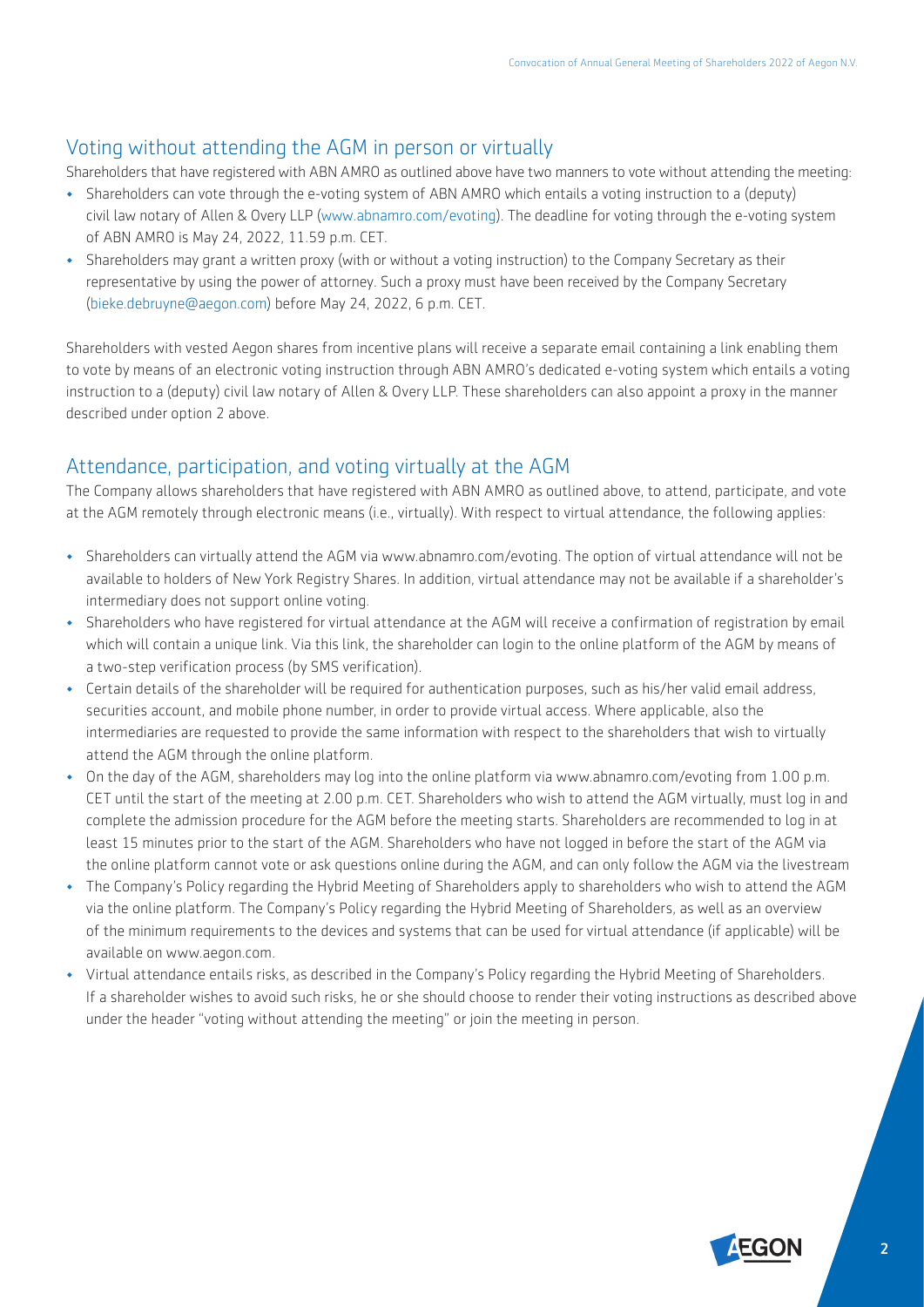# Attendance, participation, and voting in person at the AGM

The Company allows shareholders that have registered with ABN AMRO as outlined above, to attend, participate, and vote in person at the AGM. With respect to in person attendance, the following applies:

- Shareholders or their proxy holders can only exercise their meeting/voting rights at the AGM if they register in person directly prior to the AGM. Registration to attend will take place at the premises between 12:30 p.m. and the start of the AGM at 2:00 p.m. Shareholders or their proxy holders must provide evidence of their identity by way of a valid form of identification. Proxy holders must also provide proof of their authorization in writing.
- Voting will take place via a voting app on the shareholders' personal smart phone or tablet.
- It is recommended that shareholders or their proxy holders download the voting app prior to the AGM in the iOS App Store or the Google Play Store by searching for and downloading 'Lumi AGM'. Alternatively, if shareholders do not wish to download the app, they can exercise their voting rights during the AGM via the webpage [https://web.lumiagm.com.](https://web.lumiagm.com)
- At the AGM, shareholders will be able to use Aegon's open Wi-Fi network.
- Devices for voting will also be provided at the meeting.
- The Meeting ID, username, and password for using an own smartphone or tablet during the AGM will be provided to the shareholders upon registration at the entrance of the meeting room. Please make sure your smart phone or tablet is sufficiently charged.
- Due to the Covid-19 Restrictions, it is possible that the Company can only grant access to the premises of the AGM on a "first come, first serve basis". As a result hereof, an intended attendance in person entails the risks that no access to the AGM is being given. If a shareholder wishes to avoid such risks, he or she should choose to render their voting instructions as described above under the header "voting without attending the AGM in person or virtually".

Prior to the start of the AGM, lunch will be served to shareholders who have completed their registration.

### **Questions**

#### 1. Prior to the AGM

Aegon offers shareholders the opportunity to submit written questions concerning items on the agenda as from Record Date (i.e., May 4, 2022) until Tuesday, May 24, 2022, 6.00 p.m., but ultimately until Friday, May 27, 2022, 2.00 p.m. CET at the latest. All questions should be submitted to Aegon's Investor Relations team via https://www.aegon.com/agm-2022-questions-form/. The Company intends to answer these questions (possibly combined) during the meeting

### 2. During the AGM when participating in person or virtually

Shareholders who complied with the mandatory registration to notify their intention to attend the AGM can raise questions concerning items on the agenda in person for those shareholders attending the meeting in person, or virtually via a live chat for those shareholders attending the meeting virtually. The questions raised by a virtual participant to the AGM do not have to qualify as follow-up questions under the Emergency Act. Consequently, shareholders do not have to submit written questions prior to the meeting in order to raise questions during the AGM. The Company's Policy regarding the Hybrid Meeting of Shareholders apply to questions raised by virtual participants during and prior to the AGM.

It is up to the discretion of the Chair of the meeting to resolve upon the order of the meeting.